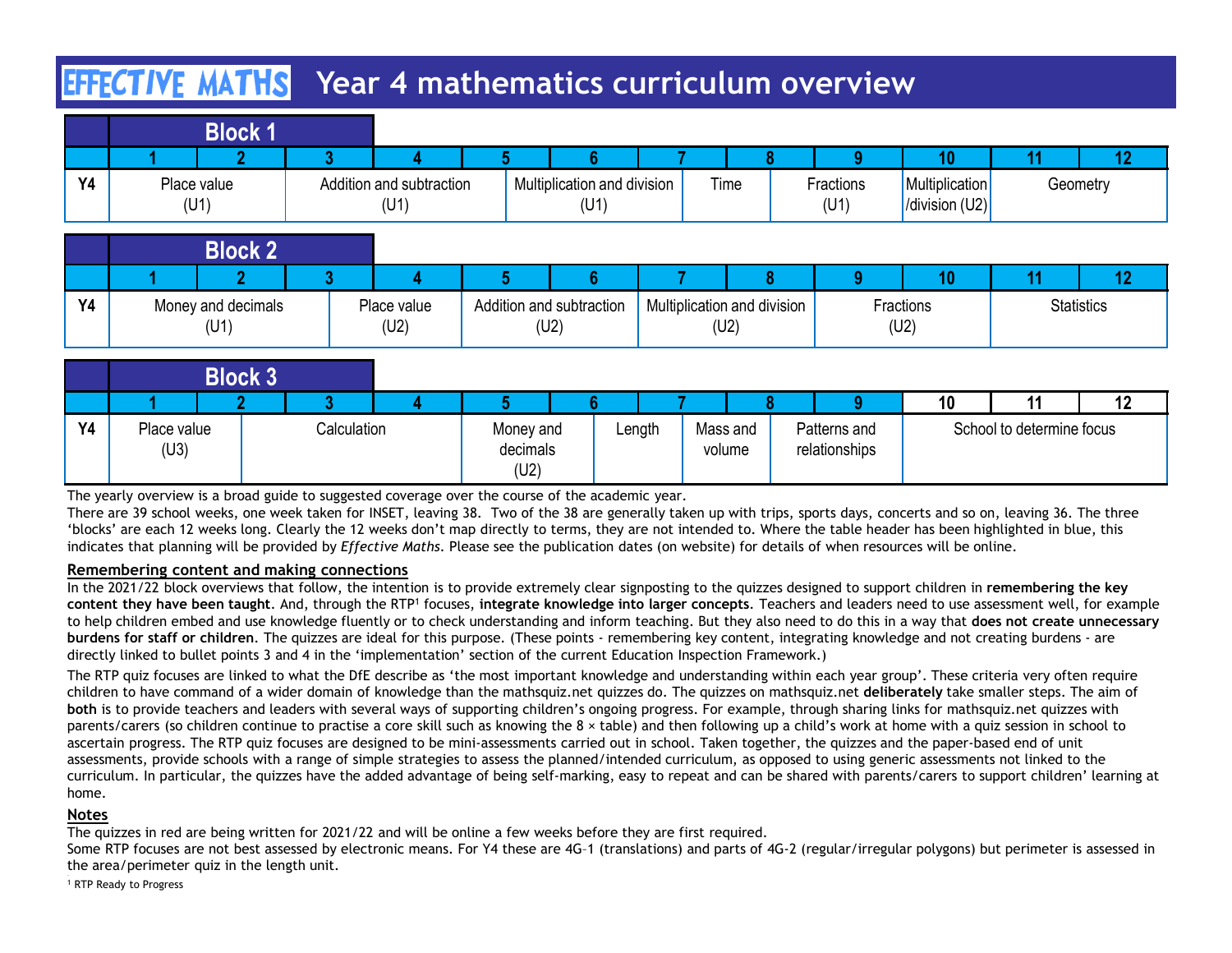## Year 4 mathematics curriculum

|    | <b>EFFECTIVE MATHS</b>                                                   |                                                                                                                                   | Year 4 mathematics curriculum                                                           |                                                       |                                                              |                                                |                                                        |
|----|--------------------------------------------------------------------------|-----------------------------------------------------------------------------------------------------------------------------------|-----------------------------------------------------------------------------------------|-------------------------------------------------------|--------------------------------------------------------------|------------------------------------------------|--------------------------------------------------------|
|    | <b>Block 1</b>                                                           | 3.                                                                                                                                |                                                                                         |                                                       | $9^{\circ}$                                                  | 10                                             | 12<br>11                                               |
| Y4 | Place value<br>(U1)                                                      | Addition and subtraction<br>(U1)                                                                                                  | Multiplication and division<br>(U1)                                                     | Time                                                  | Fractions<br>(U1)                                            | Multiplication<br>$ $ /division (U2) $ $       | Geometry                                               |
|    | $[1]$ Reading and writing<br>numbers to 4,000 in<br>numerals             | $[1]$ + facts for 100 and associated<br>problem solving $\Diamond MQ$                                                             | $[1]$ 8 $\times$ table (revision)<br>[2] Reasoning about                                | [1] Convert<br>time between of quantities<br>analogue | [1] Finding fractions                                        | [1] $6 \times$ table<br>(revision)             | [1] Angles<br>[2] Ordering and comparing               |
|    | [2] Reading and writing                                                  | $[2]$ + and - facts for 100 and<br>associated problem solving<br>numbers to 4,000 in words [3] Using 'friendly number pairs'      | multiplication<br>[3] 6 $\times$ table $\Leftrightarrow$ MQ                             | and digital<br>12- and 24-<br>hour clocks             | [2] Counting in<br>fractional steps                          | [2]<br>Multiplying<br>multiples of             | angles<br>[3] Triangles and                            |
|    | [3] Counting forwards in<br>steps of six to 198                          | [4] Scaling addition facts by 100<br>[5] Scaling subtraction facts by                                                             | [4] $9 \times$ table $\Leftrightarrow$ MQ                                               | <b>EXMQ</b><br>[2] Convert                            | [3] Comparing and<br>ordering fractions<br><b>EXRTP4F-1←</b> | ten by 1-digit<br>numbers<br><b>OM</b>         | quadrilaterals<br>[4] Symmetry                         |
|    | [4] Counting forwards in<br>steps of six to 396                          | 100 <del>☆MQ</del><br>[6] Mental calculation<br>Next/previous ten; near doubles☆ <mark>[</mark> 6] Dividing by 6 ☆MQ              | $[5]$ 7 × table $\div$ MQ                                                               | between<br>seconds                                    | $minutes$ and $[4]$ Equivalent<br>fractions [a]              | [3] Column                                     | method for [5] Symmetry                                |
|    | [5] Counting forwards and<br>backwards in steps of six                   | [7] Mental calculation<br>Left to right addition; number line                                                                     | [7] Dividing by $9 \times MQ$                                                           | <b>DMC</b><br>[3] Convert                             | [5] Equivalent<br><b>fractions</b> [b] ☆MQ                   | multiplying 2-<br>1-digit no<br>(expanded      | digit nos by a $ 16 $ Symmetry<br>$\triangle$ RTP 4G-3 |
|    | [6] Identifying and<br>representing numbers<br><b>DM</b> Q               | [8] Estimation<br> [9] Column addition: numbers with  RTP 4NF-1←                                                                  | $[8]$ Dividing by $7 \times MQ$                                                         | between<br>hours and<br>minutes                       | [6] Mixed number<br>equivalents                              | revision)                                      | and compact [7] Coordinates<br>[8] Coordinates         |
|    | [7] Comparing and ordering<br>numbers                                    | up to 4 digits (exchanging ones)<br>[10] Column addition: numbers<br>with up to 4 digits (exchanging,<br>ones, tens and hundreds) | $ 3$ RTP quizzes covering Y3 $ \nleftrightarrow$ MQ<br>and $Y4 \times$ and $\div$ facts | [[4] Changing   equivalents<br>vears to               | [7] Improper fraction                                        | Multiplying 3<br>digit<br>numbers              | [9] Coordinates and<br>translations                    |
|    | [8] Rounding numbers [a]                                                 | [11] Column subtraction: numbers                                                                                                  |                                                                                         | months and<br>weeks to                                | <b>OM</b><br>Quiz linked to [6] -                            | (expanded<br>method)                           |                                                        |
|    | [9] Rounding numbers [b]                                                 | with 3-digits (exchanging ones)<br>[12] Column subtraction: numbers                                                               |                                                                                         | <b>days</b>                                           | [7]: Mixed numbers<br>and improper                           | [5] Division                                   |                                                        |
|    | [10] Equivalence of 10<br>hundreds and 1 thousand<br><b>¢RTP 4NPV-1←</b> | with 3-digits (exchanging ones and<br>tens)                                                                                       |                                                                                         |                                                       | fractions                                                    | <b>with</b><br>remainders<br>$\angle$ RTP 4NF- |                                                        |

☼indicates a quiz linked to the content of the lesson/s. ☼RTP means it is a Ready to Progress quiz. Where a RTP quiz also has a backward arrow symbol, ←, this is to ☆MQ means the quiz is accessible via mathsquiz.net |indicate that the RTP focus also encompasses key content from earlier lessons: see RTP page on main website for details.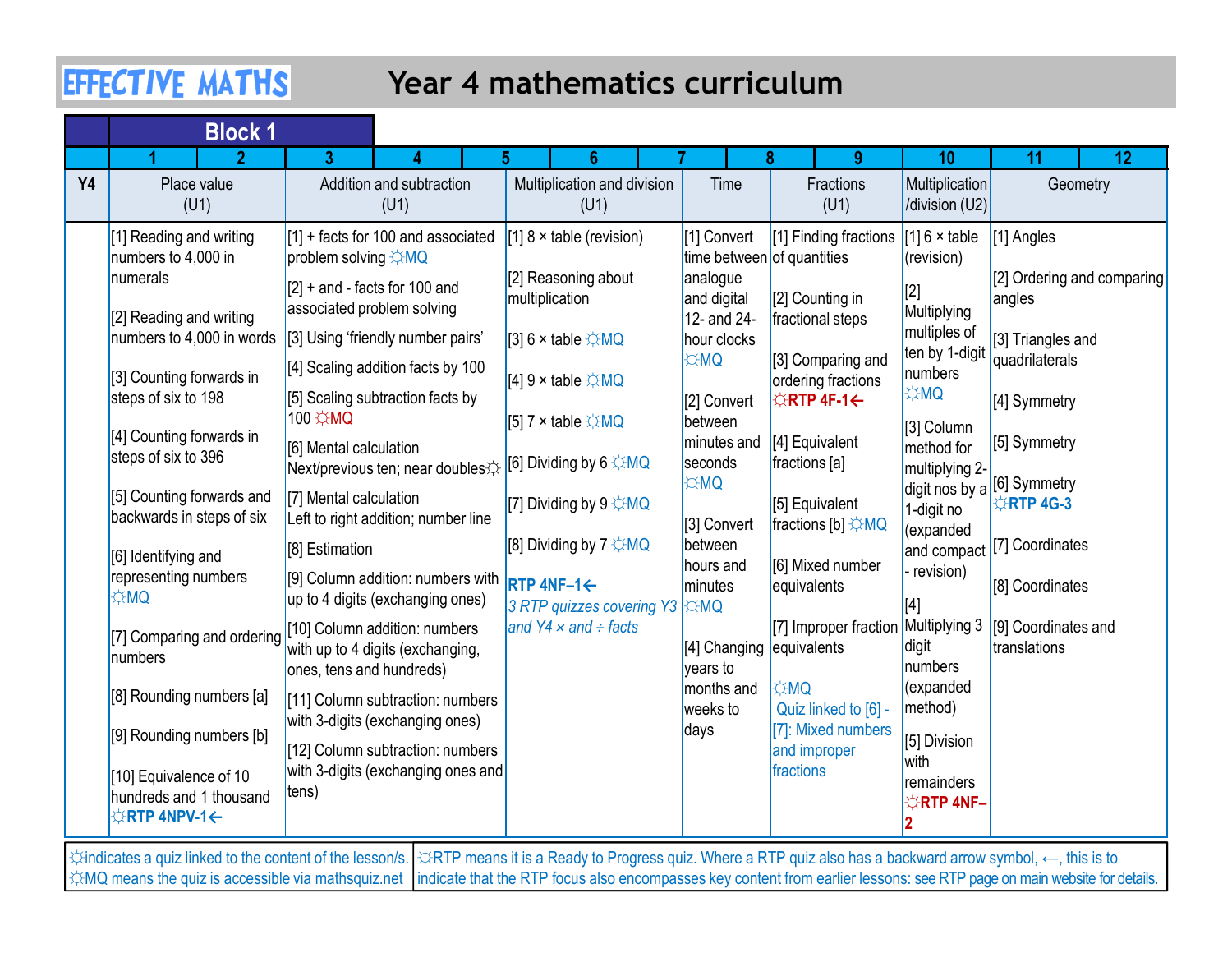## Year 4 mathematics curriculum

|           | <b>EFFECTIVE MATHS</b>                                                                                                                                                                                                                                                                                                                                                                                                                                                                                                                                                                                                                                                |                                                                                                                                                                                                                                                                                                                                                    | Year 4 mathematics curriculum                                                                                                                                                                                                                                                                                                                             |                                                                                                                                                                                                                                                                                                                                                                                                                                                                                                                                                                                                                                                                               |                                                                                                                                                                                                                                                                                                                                                                                                                                                                                                                                                                                                                                                                                               |                                                                                                                                                                                                                                                                                                              |
|-----------|-----------------------------------------------------------------------------------------------------------------------------------------------------------------------------------------------------------------------------------------------------------------------------------------------------------------------------------------------------------------------------------------------------------------------------------------------------------------------------------------------------------------------------------------------------------------------------------------------------------------------------------------------------------------------|----------------------------------------------------------------------------------------------------------------------------------------------------------------------------------------------------------------------------------------------------------------------------------------------------------------------------------------------------|-----------------------------------------------------------------------------------------------------------------------------------------------------------------------------------------------------------------------------------------------------------------------------------------------------------------------------------------------------------|-------------------------------------------------------------------------------------------------------------------------------------------------------------------------------------------------------------------------------------------------------------------------------------------------------------------------------------------------------------------------------------------------------------------------------------------------------------------------------------------------------------------------------------------------------------------------------------------------------------------------------------------------------------------------------|-----------------------------------------------------------------------------------------------------------------------------------------------------------------------------------------------------------------------------------------------------------------------------------------------------------------------------------------------------------------------------------------------------------------------------------------------------------------------------------------------------------------------------------------------------------------------------------------------------------------------------------------------------------------------------------------------|--------------------------------------------------------------------------------------------------------------------------------------------------------------------------------------------------------------------------------------------------------------------------------------------------------------|
|           | <b>Block 2</b>                                                                                                                                                                                                                                                                                                                                                                                                                                                                                                                                                                                                                                                        |                                                                                                                                                                                                                                                                                                                                                    |                                                                                                                                                                                                                                                                                                                                                           |                                                                                                                                                                                                                                                                                                                                                                                                                                                                                                                                                                                                                                                                               | <b>Q</b>                                                                                                                                                                                                                                                                                                                                                                                                                                                                                                                                                                                                                                                                                      |                                                                                                                                                                                                                                                                                                              |
| <b>Y4</b> | Money and decimals<br>(U1)                                                                                                                                                                                                                                                                                                                                                                                                                                                                                                                                                                                                                                            | Place value<br>(U2)                                                                                                                                                                                                                                                                                                                                | Addition and subtraction<br>(U2)                                                                                                                                                                                                                                                                                                                          | Multiplication and division<br>(U2)                                                                                                                                                                                                                                                                                                                                                                                                                                                                                                                                                                                                                                           | 10<br>Fractions<br>(U2)                                                                                                                                                                                                                                                                                                                                                                                                                                                                                                                                                                                                                                                                       | 11<br>$12 \overline{ }$<br><b>Statistics</b>                                                                                                                                                                                                                                                                 |
|           | [1] Decimal equivalents of tenths<br>to one<br>[2] Identifying representations of<br>tenths<br>[3] Decimal equivalents of tenths<br>greater than one<br>[4] Identifying representations of<br>tenths, including beyond one<br>[5] Decimal equivalents of<br>hundredths<br>[6] Decimal equivalents of halves<br>and quarters<br>[7] Multiplying decimals by ten<br>[8] Dividing 2-digit numbers by ten<br>[9] Dividing 1-digit and 2-digit<br>numbers by ten<br>[10] Multiplying and dividing 1 and  numbers ☆MQ<br>2 digit numbers by 100<br><b>☆RTP 4MD-1←</b><br><b>OMC</b><br>Y4 quiz covers: Decimal<br>equivalents of tenths, hundredths,<br>halves and quarters | [1] What do we<br>know about 3,102?<br><b>Revision of unit 1</b><br>[2] Reading and<br>writing numbers to<br>7,000<br>[3] Counting in<br>multiples of nine<br>[4] Counting in<br>multiples of seven<br>[5] Reading scales<br>with 2, 4, 5 or 10<br><i>intervals</i><br>$\triangle$ RTP 4NPV-4 $\leftarrow$<br>[6] Negative<br>[7] Solving problems | [1] Mental strategies for<br>addition and subtraction<br>$[2]$ Making the next<br>thousand XMQ<br>[3] Making the previous<br>thousand XMQ<br>[4] Missing digits in the<br>column method for addition  [4] Multiplying multiples of<br>[5] Subtract a 4-digit<br>number from a 4-digit<br>number<br>[6] Missing number<br>problems<br>[7] Solving problems | [1] Understanding<br>facts, commutative and<br>distributive property) $\sharp$ MQ<br>[2] Multiplication facts<br>(investigating repeating<br>pattern in ones digits)<br>[3] $7 \times$ table and related<br>facts (line graphs)<br>ten and compact column<br>method (3 digit numbers)<br>[5] Solving problems<br>[6] Strategies for division<br>[7] Dividing 3-digit numbers<br>(partitioning)<br>[8] Dividing 3-digit numbers mixed fractions<br>(partitioning and short<br>$\frac{1}{1}$ division - exchanging tens) $\frac{1}{1}$ from whole numbers<br>(short division - exchanging and mixed fractions<br>hundreds and tens)<br>$\Leftrightarrow$ RTP 4MD-2 $\leftarrow$ | [1] Comparing fractions,<br>multiplication (multiplication equivalent fractions, mixed<br>number/improper<br>equivalents (revision)<br>[2] Adding and subtracting<br>fractions within one (revision) diagrams)<br>[3] Convert between mixed<br>numbers and improper<br>fractions<br>[4] Convert between<br>improper fractions and<br>mixed numbers<br><b>☆RTP 4F-2</b><br>[5] Adding like fractions<br>(partitioning, scaling) $\frac{1}{\sqrt{2}}$ MQ where sum is equal to or<br>greater than one<br>[6] Adding improper and<br>[7] Subtracting fractions<br>[9] Dividing 3-digit numbers [8] Subtraction of improper<br><b>☆MQ Adding and</b><br>subtracting fractions<br><b>☆RTP 4F-3</b> | [1] Sorting diagrams<br>(decision tree diagrams)<br>[2] Interpreting sorting<br>diagrams (tables, Carroll<br>diagrams and Venn<br>[3] Venn diagrams with<br>three sets<br>☆MQ Sorting diagrams<br>[4] Interpreting tables<br>$[5]$ Line graphs (a)<br>$[6]$ Line graphs (b)<br>$[7]$ Line graphs (c)<br> ☆MQ |

☼indicates a quiz linked to the content of the lesson/s. ☼RTP means it is a Ready to Progress quiz. Where a RTP quiz also has a backward arrow symbol, ←, this is to ☆MQ means the quiz is accessible via mathsquiz.net |indicate that the RTP focus also encompasses key content from earlier lessons: see RTP page on main website for details.